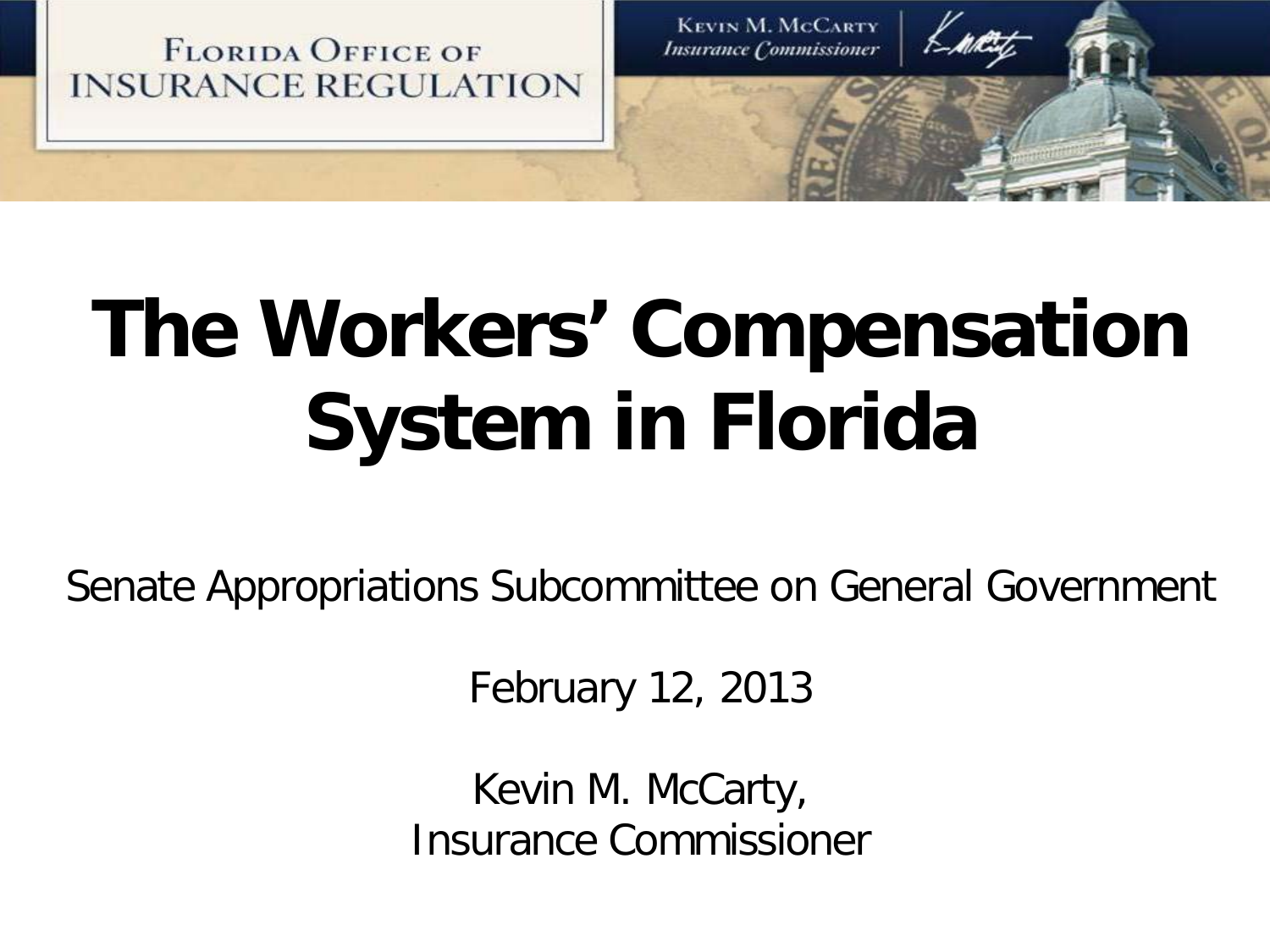## **2011 WC Medical Cost Distributions**

|                                             | Florida <sup>1</sup> | Countrywide <sup>2</sup> | <b>Difference</b> |
|---------------------------------------------|----------------------|--------------------------|-------------------|
| Physicians                                  | 33.7%                | 41.5%                    | $-7.8%$           |
| <b>Hospital Inpatient</b>                   | 17.2%                | 14.5%                    | $+2.7%$           |
| <b>Hospital Outpatient</b>                  | 18.2%                | 15.0%                    | $+3.2%$           |
| <b>Ambulatory Surgical</b><br>Centers (ASC) | 7.9%                 | 5.0%                     | $+2.9%$           |
| <b>Drugs</b>                                | 15.1%                | 11.3 %                   | $+3.8%$           |
| <b>Supplies</b>                             | 6.0%                 | 8.1%                     | $-2.1%$           |
| Other                                       | 1.9%                 | 4.6%                     | $-2.7%$           |
| <b>Total</b>                                | 100.0%               | 100.0%                   | 0.0%              |

Source: National Council on Compensation Insurance (NCCI); Pricing of Workers Compensation Proposals

<sup>1</sup> Derived from data provided by Florida's Division of Workers Compensation for Service Year 2011

<sup>2</sup> Derived from NCCI Medical Data Call, for Service Year 2011; Countrywide includes data for the following 35 states: AK, AL, AR, AZ, CO, CT, DC, FL, GA, HI, IA, ID, IL, KS, KY, LA, MD, ME, MO, MS, MT, NE, NH, NM, NV, OK, OR, RI, SC, SD, TN, UT, VA, VT, and WV.

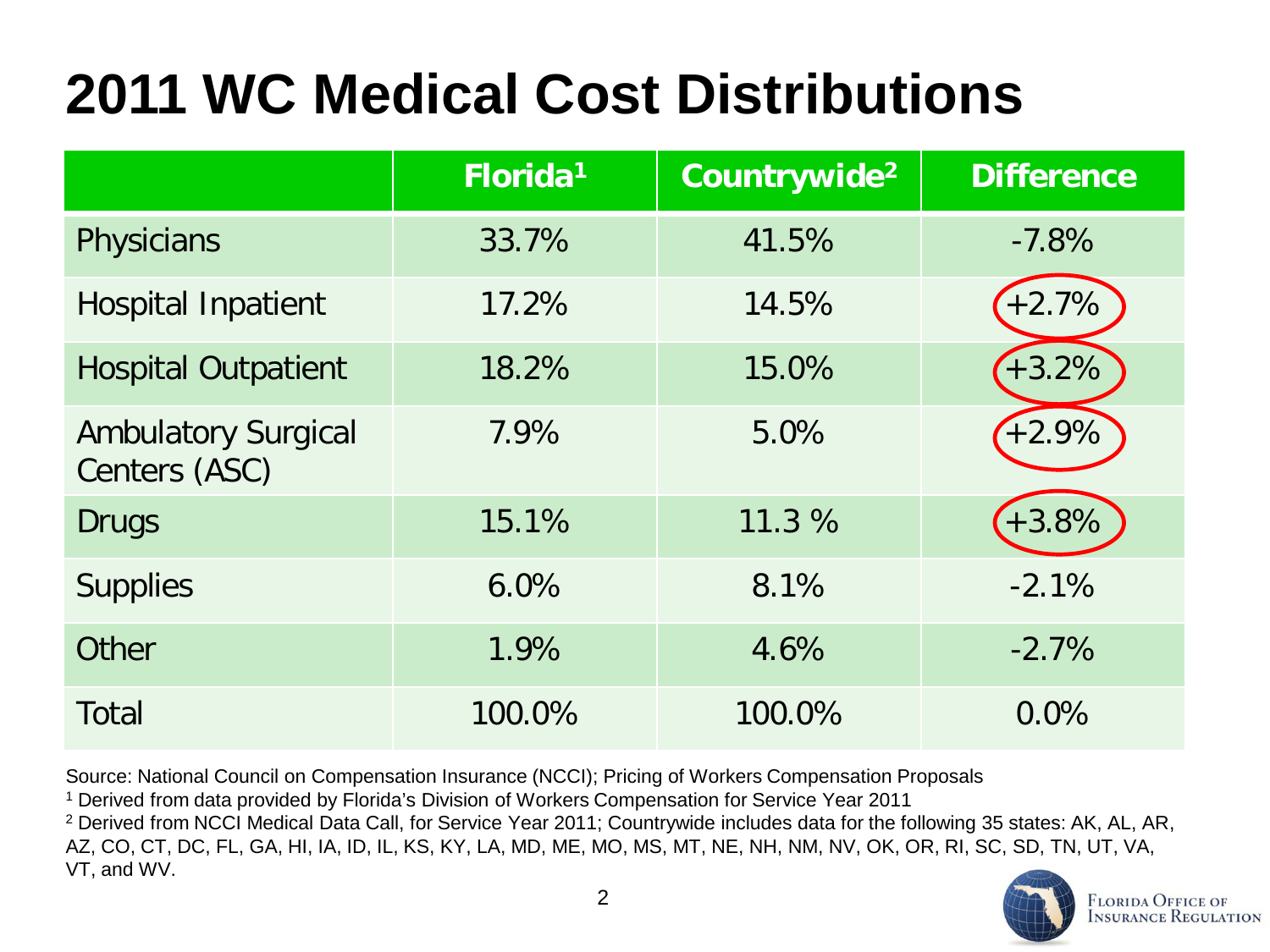#### **Cost Drivers**

- **Drug Repackaging – Savings of \$27.3M**
- **Hospital Inpatient Reimbursement – Savings of \$75M - \$85M**
- • **Hospital Outpatient/Ambulatory Surgical Centers Reimbursement – Savings of \$112M - \$122M**

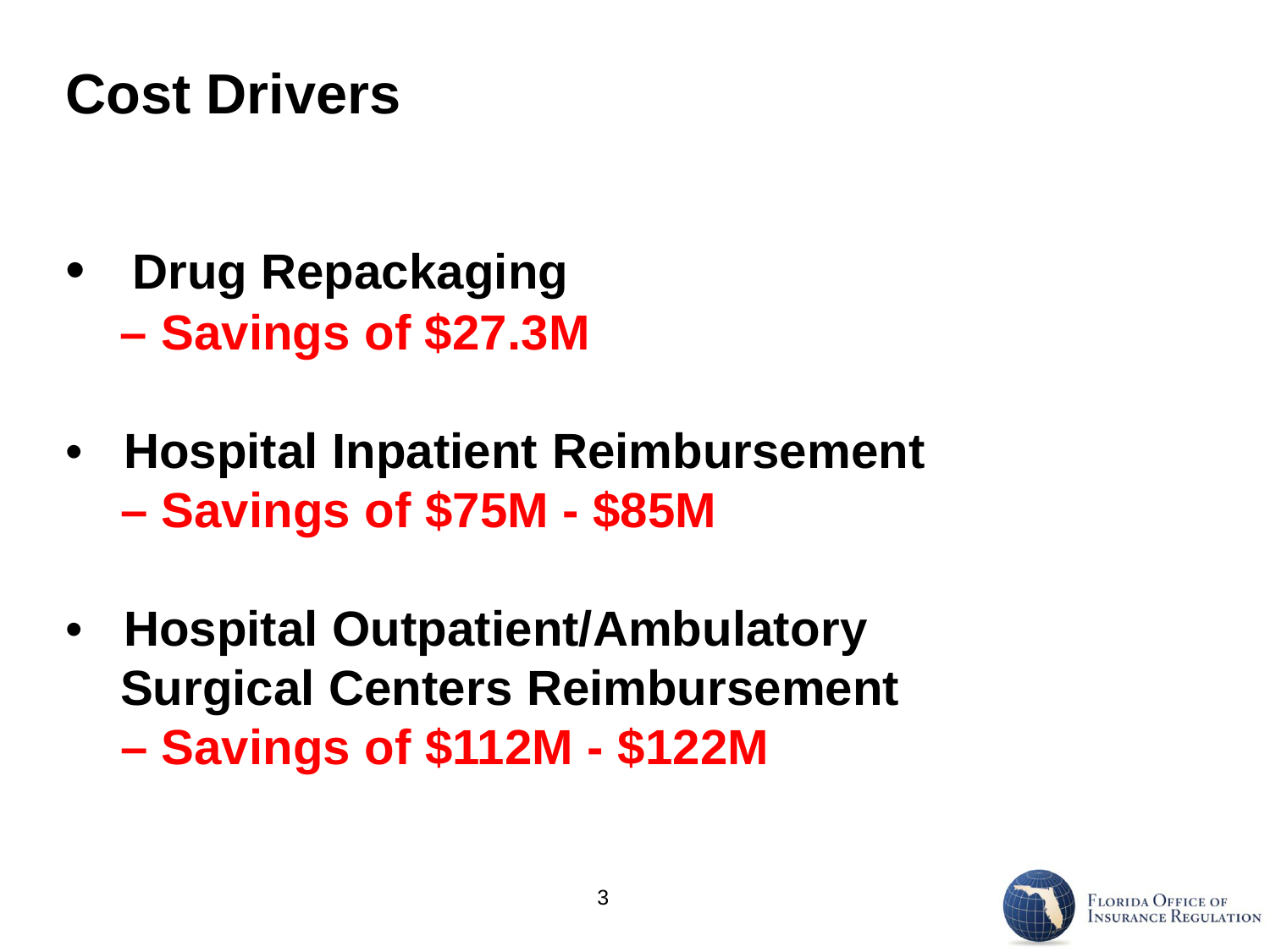#### **Drug Repackaging – Workers' Compensation Research Institute (WCRI) Study**

- At least three states (MA, NY, and TX<sup>1</sup>) have prohibited physician dispensing in general .
- 45% of Florida's workers' compensation prescriptions were physician-dispensed—the second highest among the 23 states studied.
- 62% of workers' compensation prescription payments were physician-dispensed.

Source: Testimony submitted to the Florida Office of Insurance Regulation for the October 4, 2012 National Council on Compensation Insurance, Inc. (NCCI) public rate hearing

<sup>1</sup> In Texas, it is permitted in very limited circumstances - typically sparsely populated areas of the state.

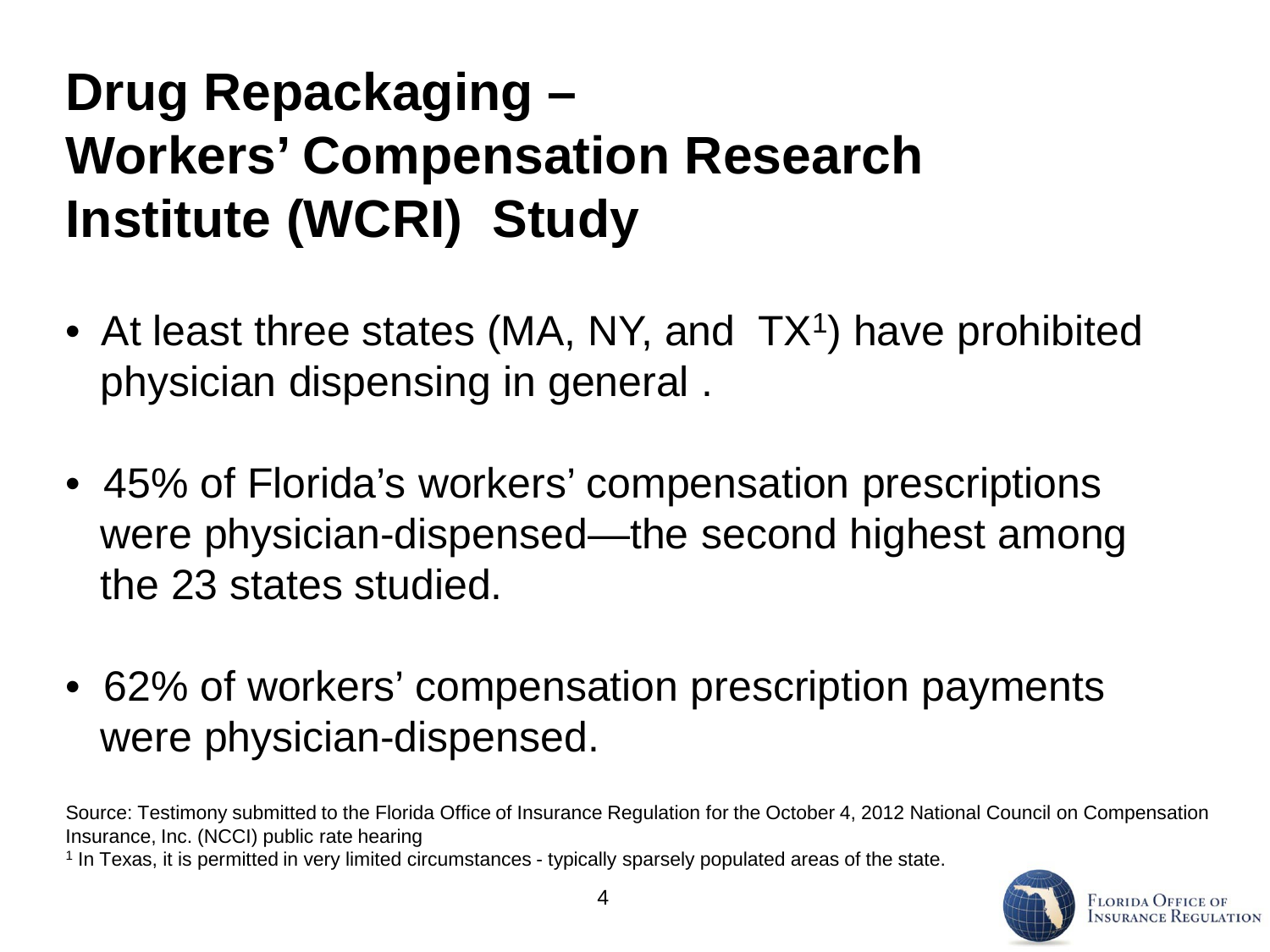#### **Comparison of Prices for Common Rxs**

|                                                         | <b>Price per Pill</b><br><b>Physician-</b><br><b>Dispensed</b> | <b>Price per Pill</b><br><b>Pharmacy-</b><br><b>Dispensed</b> | % Physician-Disp.<br><b>Above Pharmacy-</b><br><b>Dispensed</b> |
|---------------------------------------------------------|----------------------------------------------------------------|---------------------------------------------------------------|-----------------------------------------------------------------|
| Hydrocodone-<br>acetaminophen<br>(Vicodin $\circledR$ ) | \$1.08                                                         | \$0.43                                                        | 151%                                                            |
| Ibuprofen<br>(Motrin $\circledR$ )                      | \$0.58                                                         | \$0.31                                                        | 87%                                                             |
| Meloxicam<br>(Mobic $\circledR$ )                       | \$5.25                                                         | \$3.38                                                        | 55%                                                             |
| <b>Tramadol HCL</b><br>(Ultram $\circledR$ )            | \$1.46                                                         | \$0.84                                                        | 74%                                                             |
| Cyclobenzaprine<br>HCL (Flexeril ®)                     | \$1.70                                                         | \$1.07                                                        | 59%                                                             |

Source: Testimony submitted to the Florida Office of Insurance Regulation for the October 4, 2012 National Council on Compensation Insurance, Inc. (NCCI) public rate hearing

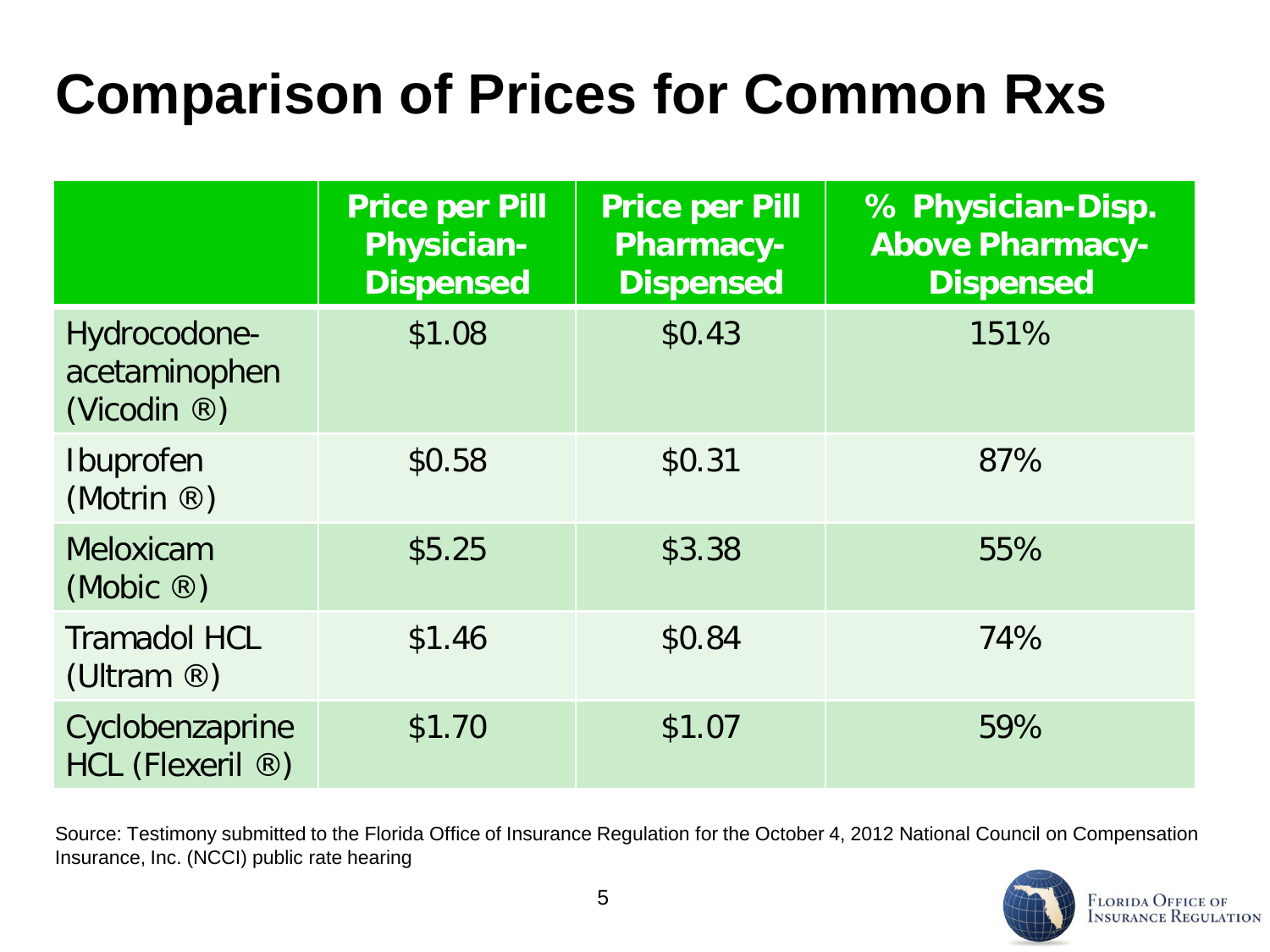### **Drug Repackaging – Proposed Changes**

- Current Florida workers' compensation pharmacy fee schedule is Average Wholesale Price (AWP) plus a \$4.18 dispensing fee.
- By adding "Original Manufacturer's" in front of current "AWP plus \$4.18 dispensing fee", NCCI estimates that the Florida workers' compensation system will save **\$27.3 million**.

Source: National Council on Compensation Insurance (NCCI); Pricing of Workers Compensation Proposals

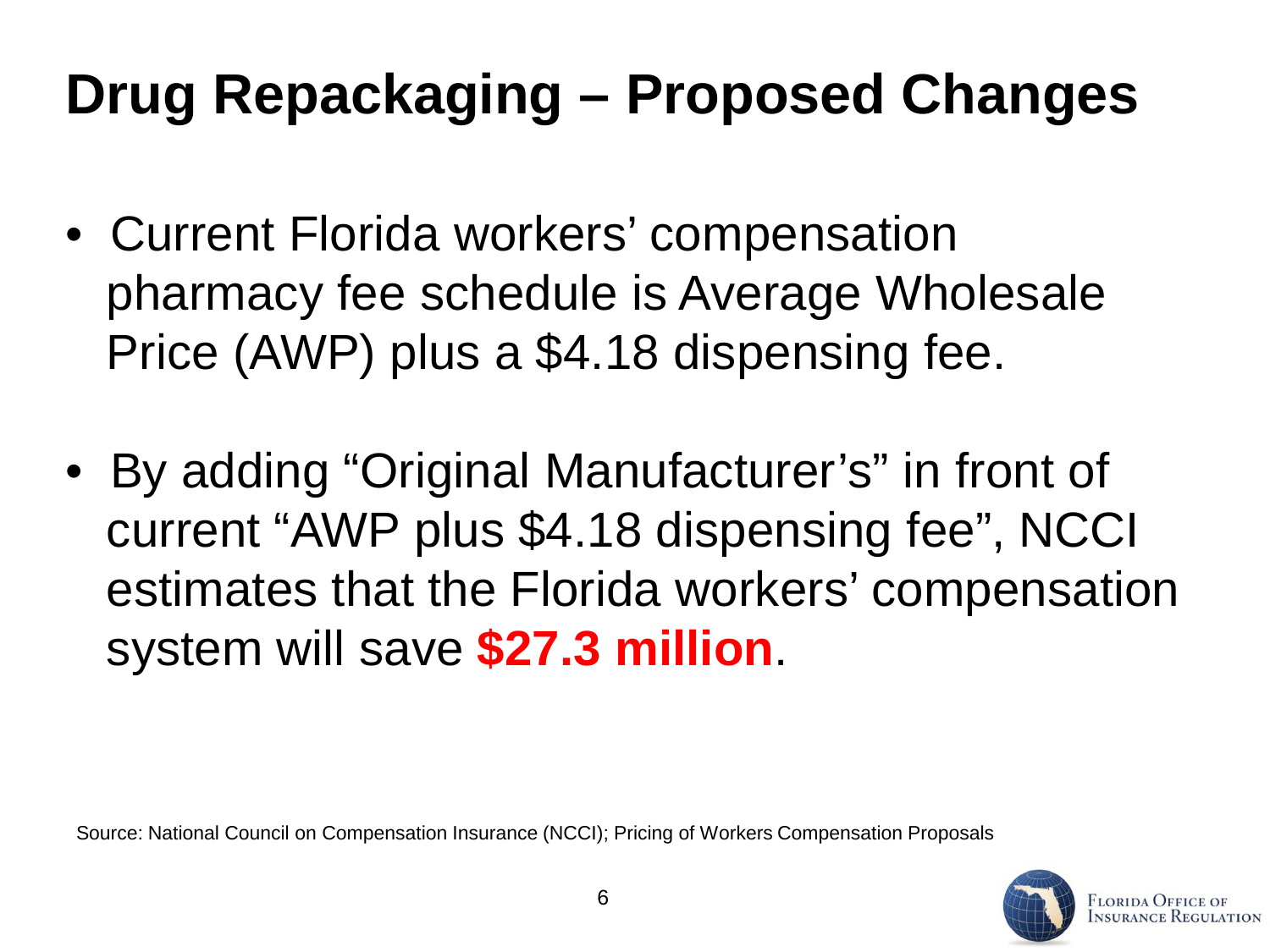#### **Additional System Cost Attributed to Markup on Repackaged Drugs**

NCCI estimates that the additional system cost from 2007 – 2011 that can be attributed to the markup on repackaged drugs is **\$250M**